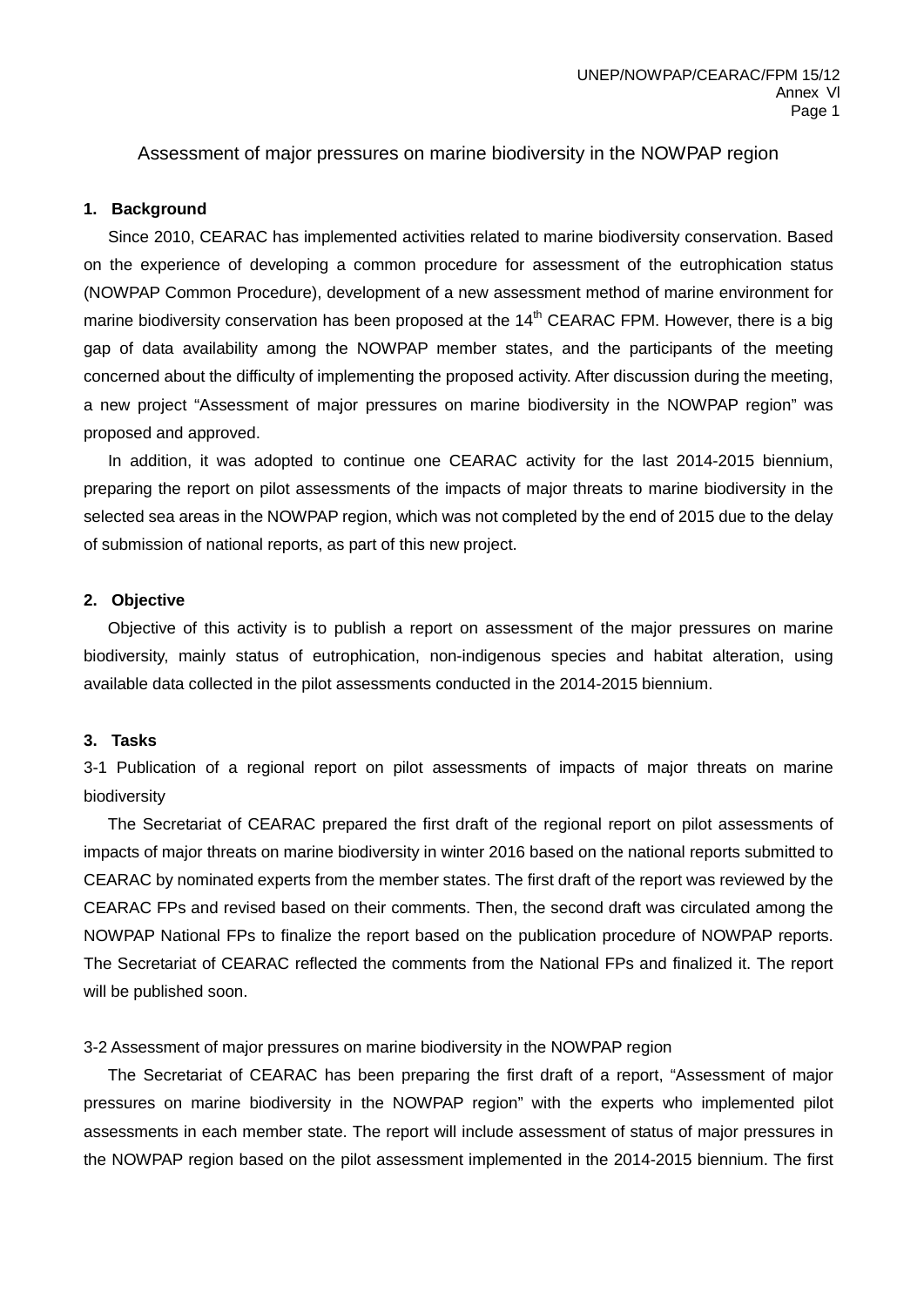draft will be reviewed by these experts, and it will be modified, if necessary, during the workshop to be held in October. CEARAC FPs will be asked to review the revised draft in November. After review by the CEARAC FPs, a final draft will be circulated among the NOWPAP National FPs for finalization. The report will be published by the end of 2017 in a digital format.

# 3-3 Collection of scientific papers on impacts of major pressures on marine biodiversity

In the pilot assessments implemented in each member state in the 2014-2015 biennium, impact of pressures on marine biodiversity was not clearly shown.

The experts nominated by CEARAC FPs collected scientific papers which study impacts of pressures on marine biodiversity in each member state and submitted a list of collected scientific papers with a brief summary of each paper.

Information of the collected scientific papers will be included into the report of assessment of major pressures on marine biodiversity in the NOWPAP region as reference.

#### 3-4 Collection of information on strategies on marine biodiversity conservation

 Each member state sets their visions for marine biodiversity conservation and implements national efforts to achieve the Convention of Biological Diversity and its Strategic Plan. In order to consider the future direction of CEARAC marine biodiversity activities, it is necessary to understand needs of the member states. Thus, CEARAC asked the nominated experts to collect information on strategies/plans/laws on marine biodiversity conservation in each member state.

 The collected information will be used for consideration of the future CEARAC's marine biodiversity activities.

#### 3-5 Organization of a workshop

 To discuss the contents of report and finalize the first draft, workshop will be held in October 2017. The Secretariat of CEARAC has been preparing the first draft of a regional report on assessment of major pressures on marine biodiversity in the NOWPAP region. The first draft will be reviewed by the experts who implemented pilot assessments in the 2014-2015 biennium.

### **4. Expected outputs**

A report on assessment of major pressures will be published by the end of 2017, and it will show the current status of the three major pressures on marine biodiversity, namely eutrophication, non-indigenous species and habitat alteration, in the NOWPAP region. Various kinds of activities on marine biodiversity conservation are implemented in global and regional levels at present, and CEARAC expects that this project and the assessment results will contribute to the activities by other international and regional organizations.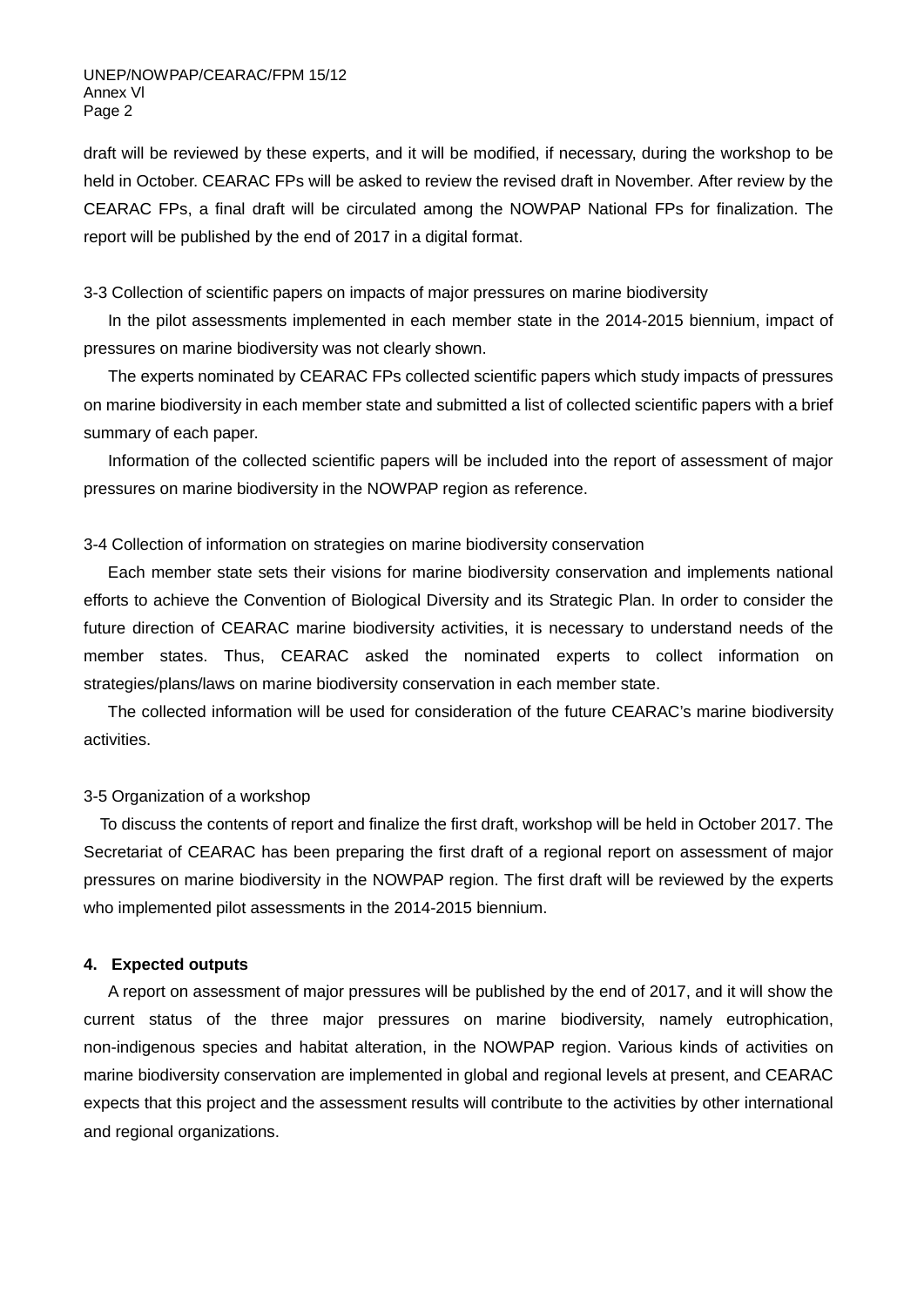# **5. Budget**

| Task                                                                                                                 | Budget (US\$)   |  |
|----------------------------------------------------------------------------------------------------------------------|-----------------|--|
| Assessment of major pressures on marine biodiversity in the                                                          | 5,000           |  |
| NOWPAP region (including preparing a report)                                                                         |                 |  |
| Review of a report on the assessment of major pressures on                                                           | China<br>2,000  |  |
| marine biodiversity in the NOWPAP region                                                                             | 2,000<br>Korea  |  |
|                                                                                                                      | 2,000<br>Russia |  |
| Collecting scientific papers on impacts of major pressures                                                           | China<br>3,000  |  |
| Collecting information on national strategies/plans/laws on<br>marine biodiversity conservation in each member state | Japan in-kind   |  |
|                                                                                                                      | Korea<br>3,000  |  |
|                                                                                                                      | 3,000<br>Russia |  |
| Organization of a workshop                                                                                           | 10,000          |  |
| Total                                                                                                                | 30,000          |  |

\* Budget for preparing and publishing a regional report on pilot assessments has already been allocated in the 2014-2015 biennium, and there is no extra budget is planned for this task.